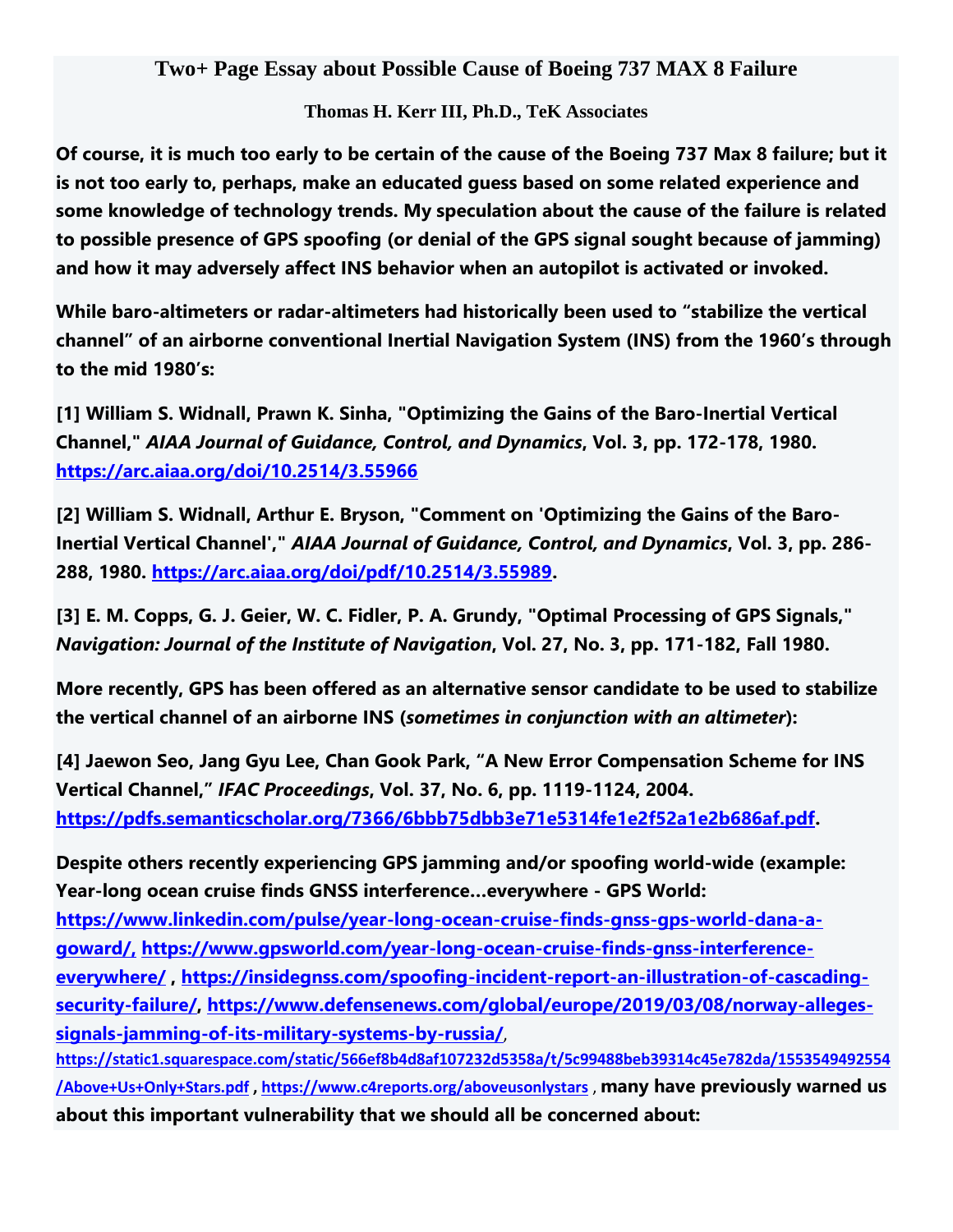**[5] Daher, J. K., Harris, J. M., Wheeler, M. L., "An Evaluation of the Radio Frequency Susceptibility of Commercial GPS Receivers,"** *IEEE AES Systems Magazine***, Vol. 9, No. 10, pp. 21- 25, October 1994.**

**[6] Pinker, A., Smith, D., Walker, D., "Jamming the GPS Signal,"** *Proceedings of the 55th Annual Meeting of the ION***, Cambridge, MA, 28-30 June 1999.**

**[7] Littlepage, R. S., "The Impact of Interference on Civil GPS,"** *Proceedings of the 55th Annual Meeting of the ION***, Cambridge, MA, 28-30 June 1999. (He warned us early on! His presentation was more explicit than his paper. He was truly concerned.)**

**[8] Kerr, T. H., "Further Critical Perspectives on Certain Aspects of GPS Development and Use,"** *Proceedings of 57th Annual Meeting of the Institute of Navigation (ION)***, pp. 592-608, Albuquerque, NM, 9-13 Jun. 2001.**

**[http://www.tekassociates.biz/FurtherCriticalperspectivesonGPS2001.pdf.](http://www.tekassociates.biz/FurtherCriticalperspectivesonGPS2001.pdf)** 

**However, others are confident that these threats can be defeated by utilizing sufficient additional resources, such as Differential GPS (DGPS):**

**[9] White, N. A., Maybeck, P. S., DeVilbiss, S. L., "Detection of Interference/Jamming and Spoofing in a DGPS-Aided Inertial System,"** *IEEE Trans. on Aerospace and Electronic Systems***, Vol. 34, No. 4 pp. 1208-1217, Oct. 1998.**

**While some had pushed/lobbied for use of exclusively tightly-coupled INS/GPS systems early on for obtaining optimal accuracy (in presumed benign environments):**

**[10] [https://www.gpsworld.com/expert-advice-loose-coupling-and-whats-wrong-with-it/,](https://www.gpsworld.com/expert-advice-loose-coupling-and-whats-wrong-with-it/) the historical warning trend (since the mid 1980's by Dr. Triveni N. Upadhyay's [and by Dr. Duncan Cox's] Mayflower Communications and, concurrently, by others at [now defunct] Intermetrics, Inc., e.g., Dale Kline) had sought use of loosely-coupled systems to be more robust and resistant and resilient in the face of subsystem failures or presence of jamming/spoofing. Hopefully, these newer approaches will be even more robust to jamming and spoofing in the future:**

[11] Kim, K. H., Lee, J. G., Park, C. G., "Adaptive Two Stage Extended Kalman Filter for a Fault-**Tolerant INS-GPS Loosely Coupled System,"** *IEEE Trans. on Aerospace and Electronic Systems***, Vol. 45, No. 1, pp. 125-137, Jan. 2009.**

**[12] [https://insidegnss.com/petite-new-spoofing-detector-aims-to-protect-gps-gnss-receivers](https://insidegnss.com/petite-new-spoofing-detector-aims-to-protect-gps-gnss-receivers-in-drones-vehicles-even-cell-phones/)[in-drones-vehicles-even-cell-phones/](https://insidegnss.com/petite-new-spoofing-detector-aims-to-protect-gps-gnss-receivers-in-drones-vehicles-even-cell-phones/)**

**Regarding the Boeing 737 MAX 8 failure, the pilots reported experiencing a dramatic pitch down (or up) when the autopilot was activated. Such behavior would be expected if an**